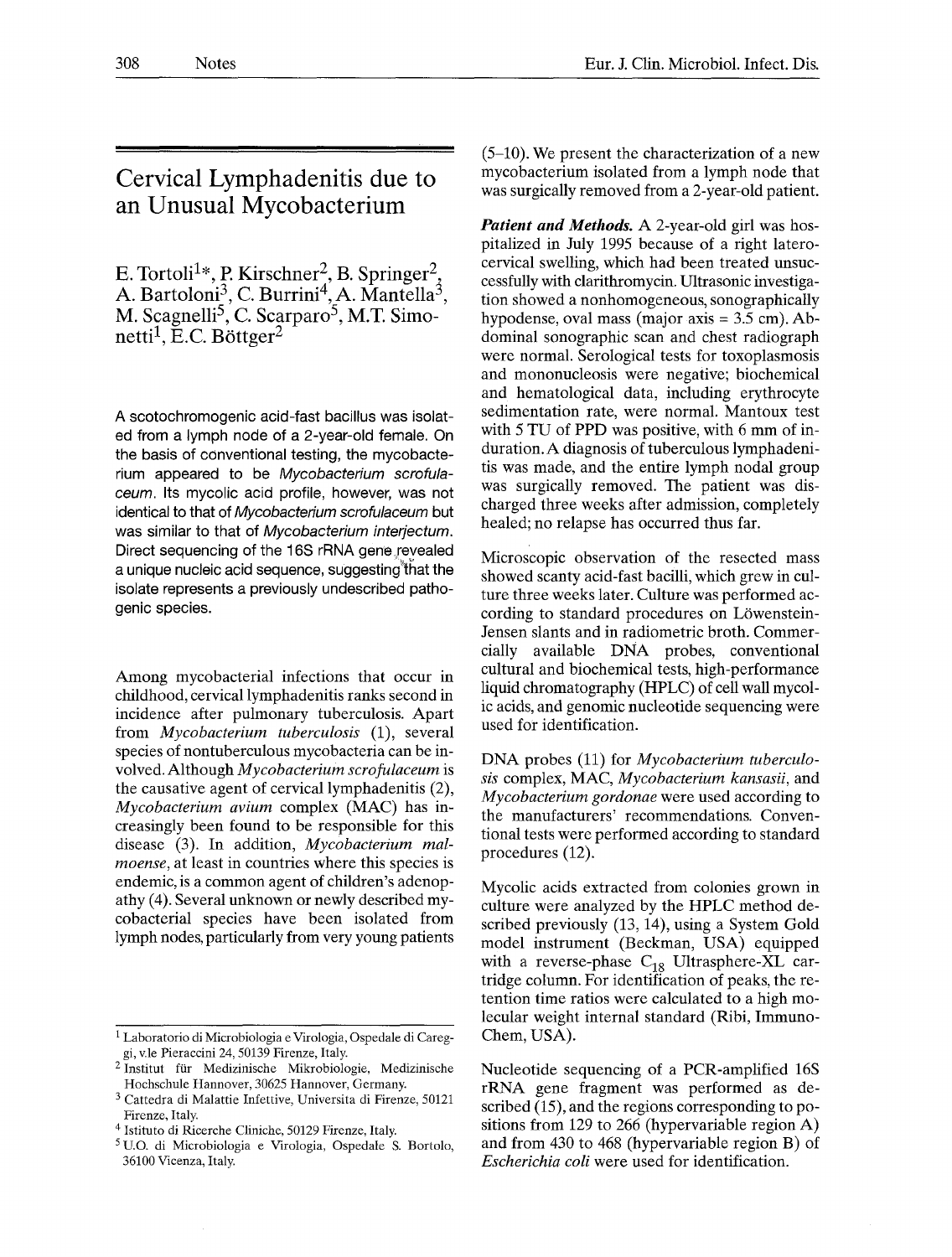

Figure 1: Comparison of mycolic acid patterns obtained by HPLC analysis of FI-24195, *Mycobacterium interjectum,*  and *Mycobacterium scrofulaceum.* IS, internal standard.

Susceptibility testing was performed in radiometric broth using a previously described macrodilution method (16) that was well adapted to our isolate because the growth rate of our isolate in broth was equal to that of MAC.

*Results and Discussion.* Within three weeks, cultures yielded a scotochromogenic mycobacterium (FI-24195) that failed hybridization with commercially available DNA probes *(Mycobacterium tuberculosis, Mycobacteriurn kansasii,* MAC, *Mycobacterium gordonae).* Colony appearance and results of conventional tests appeared compatible with *Mycobacterium scrofulaceum,* with the exception of quantitative catalase  $\ll 45$  mm of foam). tellurite reduction (negative), and inhibition by hydroxylamine (500  $\mu$ g/ml).

The profile obtained by HPLC analysis resembled that of *Mycobacteriurn scrofulaceum* and the newly described species *Mycobacterium interjectum* (10), although some differences were observed (Figure 1).

Partial sequencing of 16S rRNA revealed a unique sequence (Figure 2-I) clearly different from that of previously described species belonging to the genus *Mycobacteriurn* (15). Figure 2-II compares two short stretches from the hypervariable region A of several mycobacterial species. Moreover, our isolate exhibits a long helix 18 in the hypervariable region B. This finding excludes any relation to *Mycobacterium interjectum,* which exhibits a short helix 18, or to *Mycobacterium scrofulaceum,* which is characterized by a very distinct secondary structure of its long helix 18, with a deletion of three nucleotides when compared to other slow growers.

Minimal inhibitory concentrations in vitro suggest resistance to ethambutol (16  $\mu$ g/ml) and moderate susceptibility to amikacin  $(2 \mu g/ml)$ , ciprofloxacin (2  $\mu$ g/ml), and streptomycin (2  $\mu$ g/ml). Clarithromycin  $(0.12 \mu g/ml)$ , clofazimine  $(0.06$  $\mu$ g/ml), rifabutin (0.03  $\mu$ g/ml), rifampin (0.12  $\mu$ g/ml), and sparfloxacin (0.25  $\mu$ g/ml) appear effective.

The present case of lymphadenitis in a 2-year-old girl corresponds with the typical description of this disease: unilateral infection, female predominance, median age of 2.9 years, and positive PPD (3). Two nontuberculous mycobacteria are usually involved in cervical lymphadenitis in children: MAC and *Mycobacterium scrofulaceum* (3). Other species are rare. As discussed by Wolinsky (3), the long-lasting predominance of *Mycobacterium scrofulaceum* as the causative agent of childhood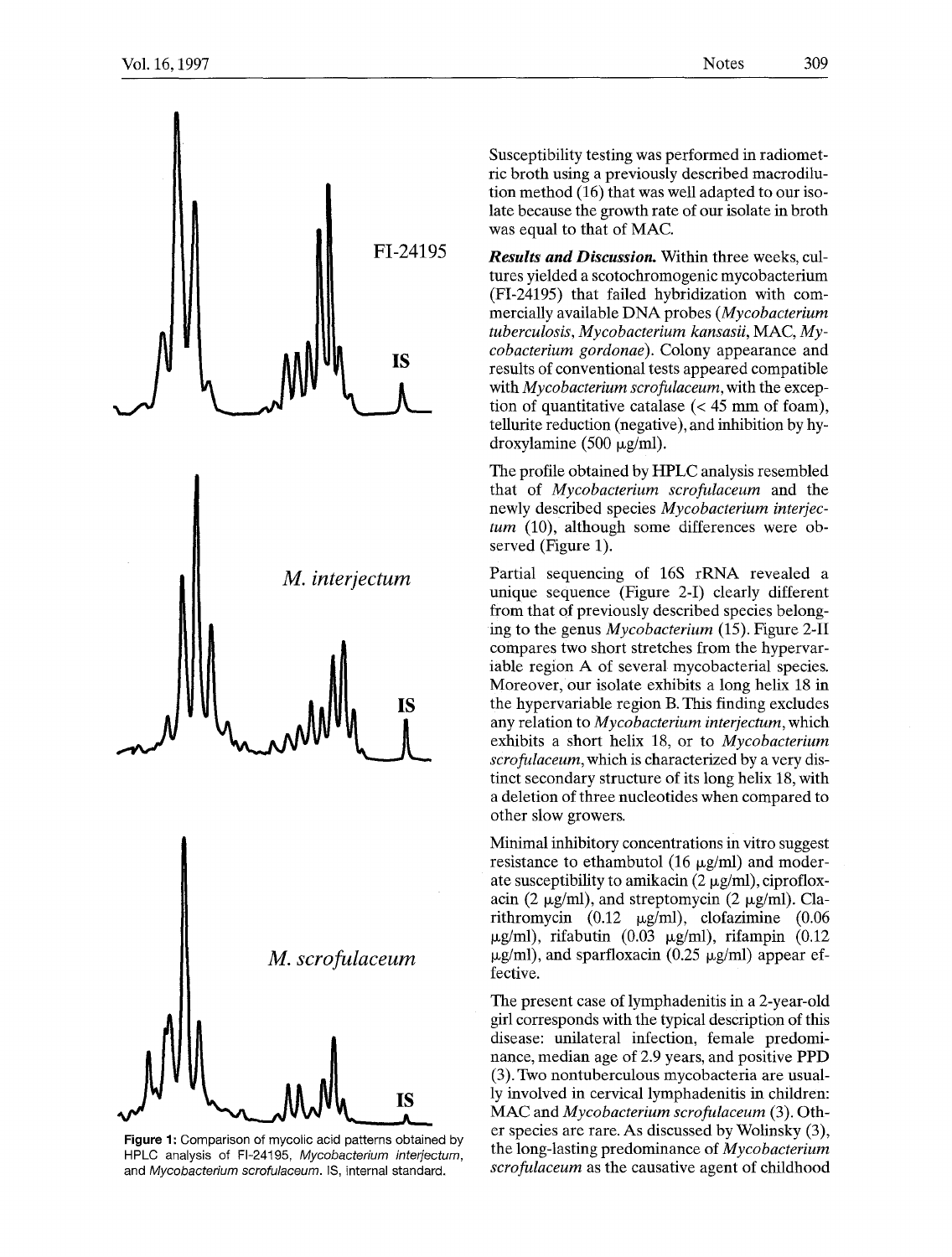I

CGGCGTGCTT AACACATGCA AGTCGAACGG AAAGGTCTCT TCGGAGATAC TCGAGTGGCG AACGGGTGAG TAACACGTGG GCAATCTGCC CTGCACTTCG GGATAAGCCT GGGAAACTGG GTCTAATACC GGATATGACC TCGAGGCGCA TGCCTTGTGG TGGAAAGCTT TTGCGGTGTG GGATGGGCCC GCGGCCTATC AGCTTGTTGG TGGGGTGATG GCCTACCAAG GCGACGACGG GTAGCCGGCC TGAGAGGGTG TCCGGCCACA CTGGGACTGA GATACGGCCC AGACTCCTAC GGGAGGCAGC AGTGGGGAAT ATTGCACAAT GGGCGCAAGC CTGATGCAGC GACGCCGCGT GGGGGATGAC GGCCTTCGGG TTGTAAACCT CTTTCACCAT CGACGAAGGT CCGGGGTTTC TCGGATTGAC GGTAGGTGGA GAAGAAGCAC CGGCCAACTA CGTGCCAGCA GCCGCGGTAA TACGTAGGGT GCGAGCGTTG TCCGGAATTA CTGGGCGTAA AGAACTCG

## $\mathbf{I}$

| 129 |                    |  | 172 |  |  |  |                                                                     |                        |
|-----|--------------------|--|-----|--|--|--|---------------------------------------------------------------------|------------------------|
| TGA |                    |  |     |  |  |  | TCT GCC CTG CAC TTC / TAC CGG ATA GG-ACCA CGG GAT GCA TGTCT-TGT GGT | M. tuberculosis        |
|     | .A.                |  |     |  |  |  |                                                                     | M. interjectum         |
|     | CA.                |  |     |  |  |  | $\ldots$ T.-T $\ldots$ GC  C                                        | FI-24195               |
|     | CA.                |  |     |  |  |  |                                                                     | M. scrofulaceum        |
|     | .A.                |  |     |  |  |  | TT .GC  G                                                           | M. simiae              |
|     | T                  |  |     |  |  |  | A  TTGG.TA TT. .TG  G.GTG A.G                                       | M. flavescens          |
|     | T                  |  |     |  |  |  | A  -G .AT .C.  GTG-                                                 | M. nonchromogenicum    |
|     | .CT                |  |     |  |  |  | T   TC-                                                             | M. terrae              |
|     | C                  |  |     |  |  |  | - TTC TGC  GG-G                                                     | M. xenopi              |
|     | .A.     A          |  |     |  |  |  | A   .A. C A C-                                                      | M. gordonae            |
|     |                    |  |     |  |  |  | -   T C-                                                            | M. marinum/M. ulcerans |
|     | CA.   . <i>.</i> . |  |     |  |  |  | .TT. GC  0                                                          | M. scrofulaceum        |
|     | .A.                |  |     |  |  |  |                                                                     | M. szulgai             |
|     | .A.                |  |     |  |  |  | a.A  C A .GC  CG                                                    | M. malmoense           |
|     | CA.      AC.       |  |     |  |  |  | TT .GC  C                                                           | M. gastri/M. kansasii  |
|     | $CA.$ $A.$         |  |     |  |  |  | <del>.</del> T .AA C  C.                                            | M. avium               |
|     | CA.                |  |     |  |  |  | T TTA .GC  TA                                                       | M. intracellulare      |
|     | .A.     ACT        |  |     |  |  |  |                                                                     | M. intermedium         |
|     | .A. <i>.</i>       |  |     |  |  |  | T  A.C  T                                                           | M. genavense           |

Figure 2: I. 16S rRNA sequence of FI-24195; the first and the last nucleotides correspond to Escherichia coli positions 40 and 581, respectively. II. Partial alignment within hypervariable region A of selected mycobacterial 16S rRNA sequences (underlinéd in I). Mycobacterium tuberculosis was used as the reference sequence. Only nucleotides different from those in the Mycobacterium tuberculosis sequence are shown; dashes indicate deletions. The respective Escherichia coli 16S rRNA positions are indicated.

lymphadenitis was abruptly replaced by MAC in the 1970s. Although MAC involvement is hardly disputable, mainly because of the worldwide diffusion of commercial DNA probes, it is likely that several difficult-to-identify mycobacteria (primarily Mycobacterium interjectum) are loosely labeled together as Mycobacterium scrofula*ceum*. The mycobacterium presented here supports this hypothesis, as it would usually, albeit erroneously, be identified as *Mycobacterium scrofulaceum* because of its phenotypic similarity to that species.

There is no reason to doubt the pathogenic significance of our isolate, which was grown from primarily sterile tissue obtained by surgical excision concomitant with clinical and pathological evidence of chronic lymphadenitis. Although of limited clinical relevance given the universally accepted surgical treatment of cervical lymphadenitis, the susceptibility pattern of our isolate is characterized by MICs only slightly lower than those of MAC.

No comparison with Mycobacterium scrofulaceum is possible because of the lack of quantitative data concerning that species.

As a first attempt to define its features, FI-24195 appears as an acid-alcohol-fast rod-shaped coccobacillus that does not form spores or capsules. Diluted inocula grow smooth scotochromogenic vellow colonies on solid media in two to three weeks at temperatures ranging from 25 to 37 °C. Positive biochemical reactions include thermostable catalase and urease, while niacin, nitrate reduction, Tween 80 hydrolysis, and tellurite reduction are negative. The HPLC profile is different from those of other species, though it is not easily differentiated from that of either Mycobacterium interjectum or Mycobacterium scrofulaceum. However, nucleic acid sequences of hypervariable regions of the 16S rRNA (Figure 2) show divergence from Mycobacterium scrofulaceum of more than 12 nucleotides (in a stretch of almost 200 nucleotides). This finding definitively rules out